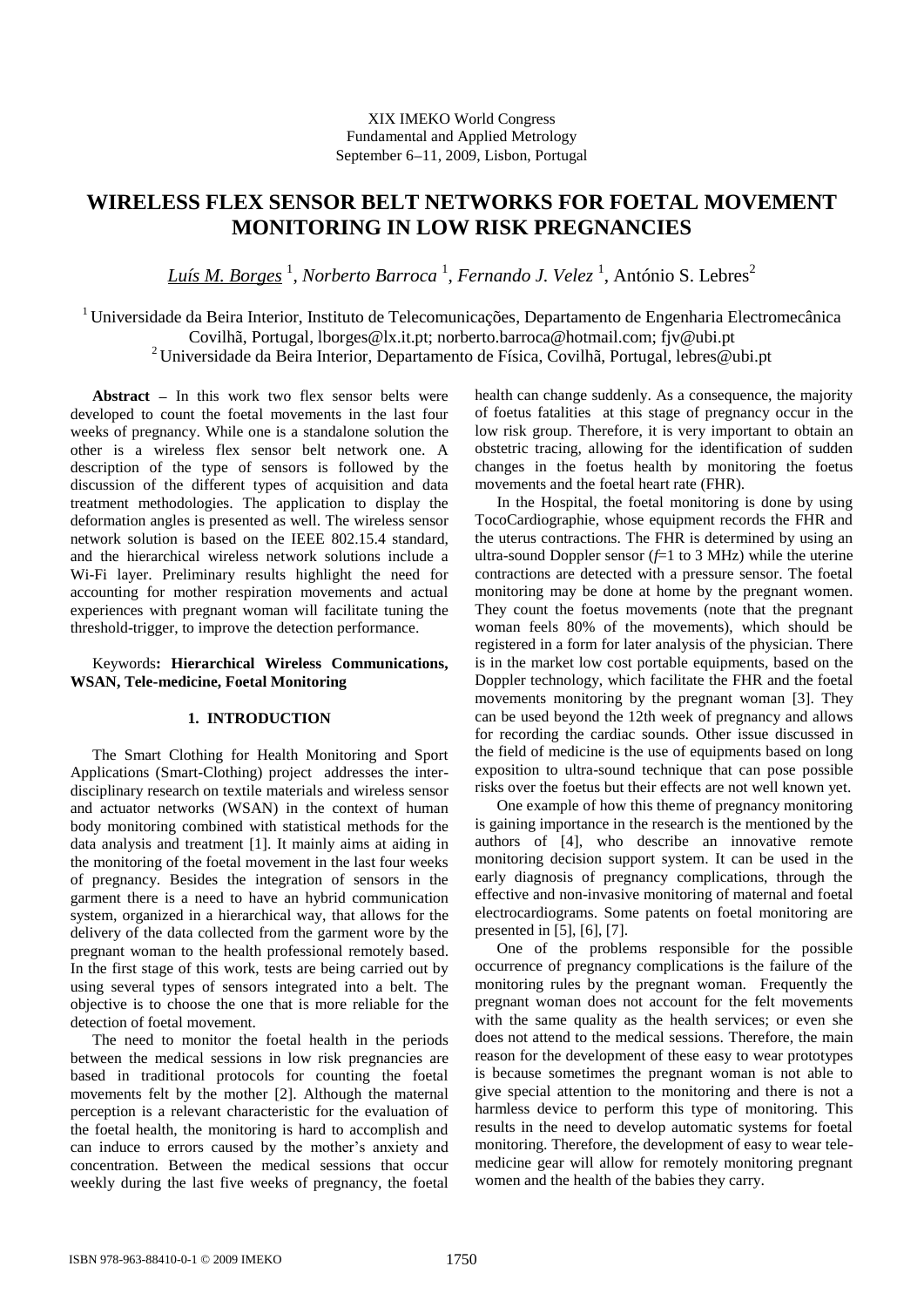The remaining of this paper is organized as follows. Section 2 presents the sensor belt concept, describing in detail the first and second version of the belt. Section 3 presents initial results obtained by using both belts, i.e., the standalone and the wireless network versions, and gives some ideas to future implementation. Finally, Section 4 presents conclusions and suggestions for further work.

## **2. FLEX SENSOR BELT**

### *2.1. Concept*

After the application scenarios had been defined [\[8\],](#page-4-7) the next step was to identify which type of sensor will be incorporated into the Smart-Clothing belt. To achieve this goal, several belts were made and compared to see which sensors are capable of detecting the foetal movement. All these belts are currently being tested and results will soon popup from the tests [8].

One of the Smart-Clothing belt prototypes is based on the Flex sensor, Fig. 1, which has a variable printed resistor.



Fig. 1. Flex sensor incorporated in the Smart-Clothing belt.

The Flex sensor used in this project is from Spectra Symbol manufacturer and is based on resistive carbon elements. The Flex sensor achieves great form-factor on a thin flexible substrate. When the substrate is bent, the sensor produces a resistance output correlated to the bend radius – the higher the radius is, the higher the resistance value is, Fig. 2.



Fig. 2. Flex sensor with variable resistance values .

The characteristics of the Spectra Symbol sensor are the following: a) lifetime larger than 1 million life cycle; b) temperature range from -35 $\degree$  to +80 $\degree$  Celsius; c) hysteresis value of 7%; d) operation voltage from 3 to 12 V; e) resistance Range from 10 to 22 kΩ.

In this project two approaches were followed. One considers the belt with eight Flex sensors incorporated into it, an acquisition board to read the values from the sensors and software developed to display the deformation angles for each flex sensor. The other approach is an evolution of the first one and uses the same belt. However, instead of using wired connections, the data is being transmitted throughout a Wireless Sensor Network (WSN) composed by Crossbow® IRIS motes. This WSN allows for correctly receiving the data from the sensors in a computer while making the results available.

All the data from our application is saved by using a SQL database. SQL helps avoiding redundant and outdated data, and solves security problems related with the malicious or unauthorized access, as the data that comes from the belt of the pregnant woman must be protected from corruption.

### *2.2. Standalone Flex sensor Belt*

The first version of the Flex sensors belt incorporates eight Flex sensors, Fig. 3.

A simple voltage divider is enough to operate this sensor as the manufacturer proposes a correspondence of standard values of the flexion angle to a certain value of resistance.

The Flex sensor manufacturer states that a resistance value of 10 kΩ matches an angle of  $0^\circ$  while a value of 14 kΩ matches an angle of 90º and a value of 22 kΩ matches an angle of 180º.



Fig. 3. Flex sensor belt.

The system diagram is presented in Fig. 4, where just one Flex sensor is presented. However, all eight sensors were connected to a single voltage divider. Besides the Flex sensor a button was incorporated to be pressed by the pregnant woman when she feels or detects the foetus moving. These events will be very useful for comparison purposes, as they enable a comparison with the movements detected automatically by the belt. An initial drawing of this system had the power supply connected to each voltage divider, but when the system was turn on the system failed because of not supporting enough current to hold on all the voltage dividers as well as the microcontroller.



Fig. 4. Flex sensor belt diagram.

To overcome this limitation, the solution was to supply the *Vcc* voltage to the voltage divider by using external pin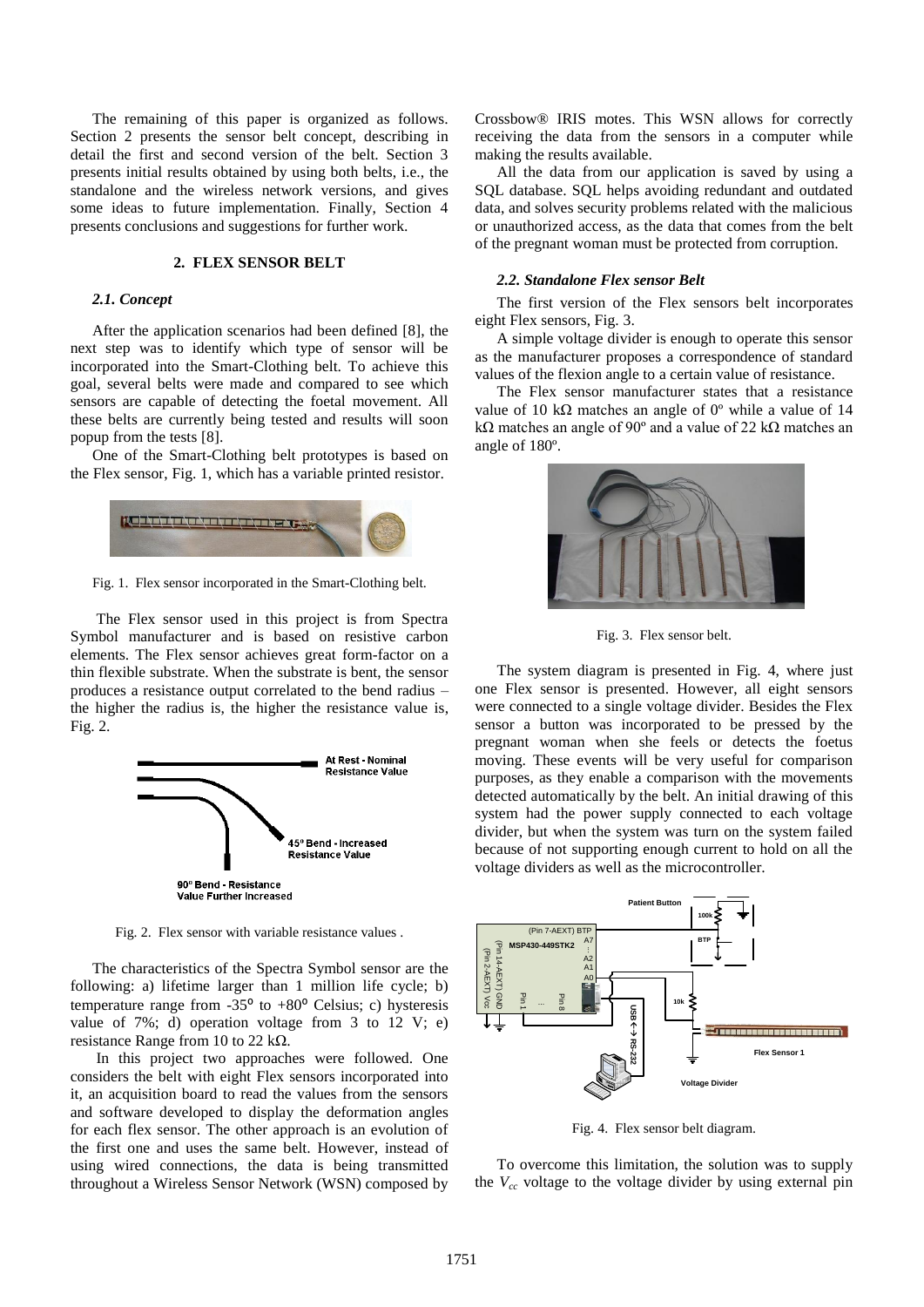from the microcontroller and read the voltage from the voltage divider using the Analog-to-Digital Converter (ADC) from the microcontroller. To compute the value of the resistance from the Flex sensor one uses the voltage divider formula as follows

$$
R_{Flexl} = \frac{R_1(V_{in} - V_{out})}{V_{out}},
$$
 (1)

where  $R_{Flex1}$  is the resistance value,  $R_1$  is equal to 10 kΩ,  $V_{in}$ is the *Vcc* value supplied to the voltage divider, and *Vout* is the voltage value from the voltage divider. The *Vcc* voltage supplied to the voltage divider is measured periodically by a routine that is located in the microcontroller, in order to compensate the battery losses during the system operation, and to achieve a better accuracy of the values from the Flex sensors.

For the conversion of the resistance value to the angle value, two formulas were used to extrapolate the angle values, as follows

$$
\theta_{\rm I}[^{\circ}] = \frac{R_{Flex\rm I} - 10*10^3}{44,44} \,, \tag{2}
$$

$$
\theta_2[°] = \frac{R_{Flex1} - 6001}{88,88},
$$
\n(3)

where  $\theta_1$  and  $\theta_2$ , are the angles for the corresponding Flex sensor resistance value.

Equation (2) is used when the resistance value is between 10 kΩ and 14 kΩ while equation (3) is used when the resistance value is between 14 kΩ and 22 kΩ.

These formulas were based on the theoretical and calibration curve of the Flex sensor, Fig. 5. The theoretical line is based on the resistance values and corresponding deflection angle supplied by the flex sensor manufacturer and the Calibration curve is the result of an experiment where the flex sensor was bent from  $0^{\circ}$  to  $90^{\circ}$  and the resistance value measured was registered at each 10<sup>°</sup> of bending increment.



Fig. 5. Theoretical and Calibration curve of Flex sensor.

The MSP430-F449STK2 module, after acquiring the values for each Flex sensor, sends all the data to the computer (where all the angles are presented), and automatically counts the movements. It is important to establish a packet protocol between the computer and the acquisition module. So the final version of the standalone Flex sensor belt uses only one data packet to transmit the deformation angles of the eight Flex sensors. This data packet is sent only at the end of the routine controlled by a timer in the microcontroller, in order to maintain a constant flow of data between the acquisition module and the computer. Besides this it was also implemented a routine in the microcontroller which is used to do the calibration of the Flex sensors. This packet is sent from the programme located in the computer to the acquisition module and has the ability to do the calibration of all the eight Flex sensors or only one Flex sensor.

#### *2.3. Wireless Flex sensor Belt Network*

By considering the work performed in the first version of Flex sensor belt, its second version considers remote monitoring functionalities by using the same set of sensors, Fig. 6.

To perform this remote monitoring, it was decided to use an IEEE 802.15.4 wireless sensor network that collects and transmit the remote vital data from the various sensors connected to the pregnant woman monitoring belt [\[9\],](#page-4-8) [\[1\].](#page-4-9)

In this case, we will monitor the foetal movements of a pregnant woman while data is being transmitted to a Mote Interface Board (MIB) that is directly connected to our Centralized Management of Resources (CMR). Our CMR is formed by a personal computer, an application which is responsible to display and save the measured data into the database, and a Wi-Fi module to transmit data across a Wireless Local Area Network (WLAN).

There are two different possibilities to receive and send information: one by only using IEEE 802.15.4 while the other considers two communications layers (IEEE 802.15.4 and 802.11 ones). If we want to collect as much data as possible from the patient questions like energy consumption and the trade-off between energy consumption/processing and communication capabilities are the most important topics to be focused.



Fig. 6. Patient Monitoring using 802.15.4 Wireless Networking.

The reason IEEE 802.15.4 was chosen was not only because it makes radio and Medium Access Control (MAC) protocols available but also because it allows for focusing our application into the patient needs while ensuring an integrated and complete solution for sensor networking based applications, including analog-to-digital conversion.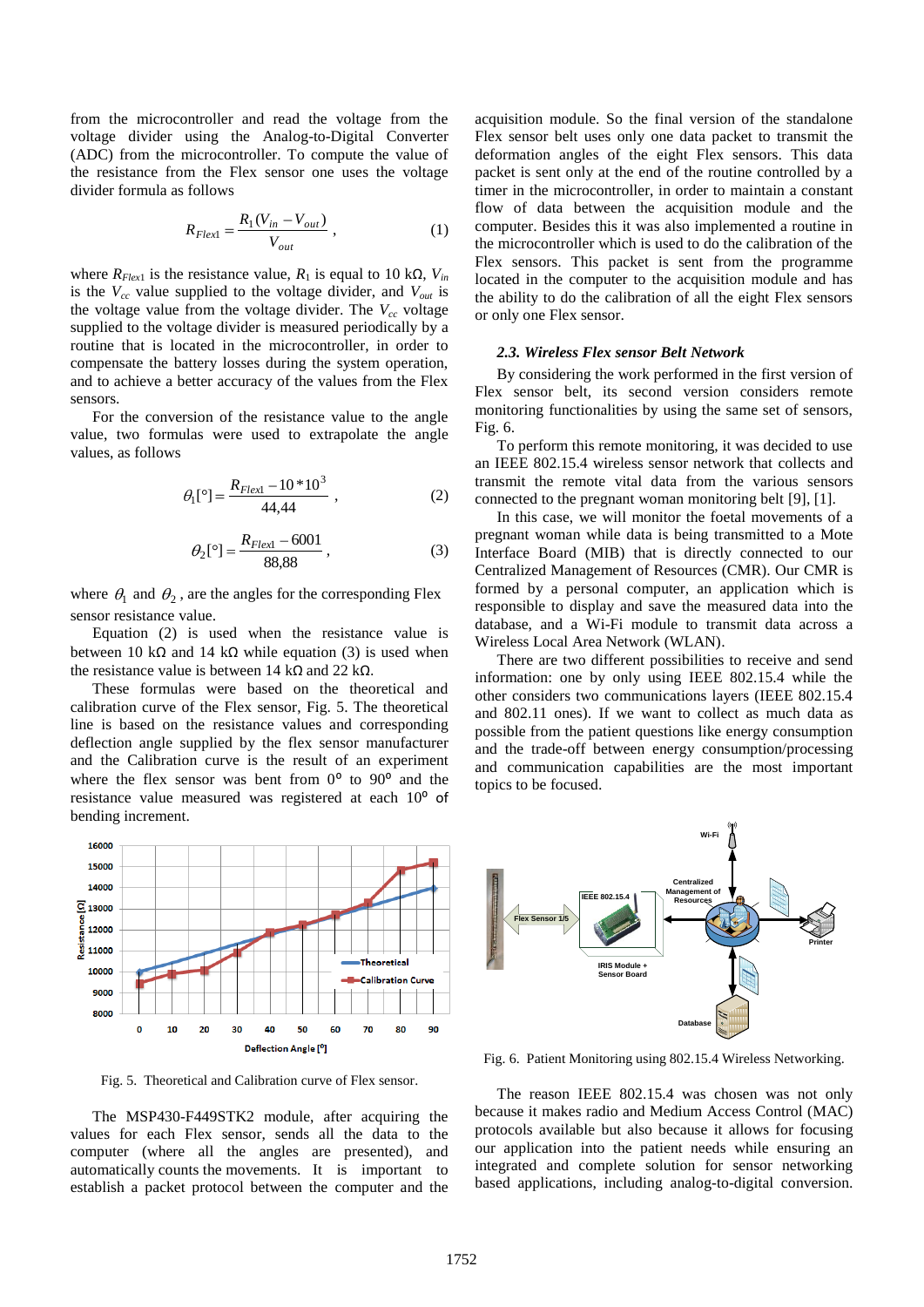There are five Flex sensors that are responsible for giving the information on the deformation angle caused by foetal movements. Hence, when the values for the voltage corresponding to the five different deformation angles are available, one needs to send the values to our application, and five ADCs are used. One possible scenario for this small scale wireless flex sensor belt network is at the waiting room of the health centre or clinic, where pregnant women wait to visit the physician.

In the second solution for this belt, another communication layer can be considered that allows for sending and receiving information that was collected from the IEEE 802.15.4 network through an IEEE 802.11 wireless network.



Fig. 7. Monitoring Application.

This solution was chosen because it constitutes a practical and interesting solution for network connectivity while offering limited mobility, flexibility, and low cost of deployment. An example is transmitting the data from our CMR to any computer that is in its range and that has IEEE 802.11 (Wi-Fi) network capabilities. A possible scenario is when the nurse is connected to the CMR while monitoring a patient with our application, Fig. 7.

If he/she needs to transmit the data to a physician that is located in another room, the data can be sent via the Wi-Fi network.

## 3. INITIAL RESULTS

Some initial tests were obtained for the first belt with a patient that was not a pregnant woman. The objective was to verify if the respiration movements or other type of motion artifact influence the angles of each Flex sensor in the belt. It was verified that the respiration movements were slightly felt. However, if the patient moves quickly then the sensors could detect the deformation from the belt. After these preliminary tests, the belts need to be tested in a pregnant woman, in order to detect the foetus movements and compare these occurrences with the one when the pregnant woman presses the button but the system does not detect the movement. By considering these initial tests, a good idea will be to implement a routine which automatically defines the value for a detection threshold-trigger whose values will be tuned.

The final version of the Flex Sensor View software, has some improvements, Fig. 8. Examples are the capability to simultaneously show eight angles from the Flex sensor, the patient counter and the option to save the data in a log file for later treatment. This version enables the communication between the Computer and the acquisition by using a single interface a packet for all Flex sensors.



Fig. 8. Application Flex Sensor View main window.

Figure 9 presents the application to display the sensors deformation angles.



Fig. 9. Application to display the deformation angles.

For each sensor, an independent threshold trigger can be defined individually or a unique threshold value can be defined as a whole for all the sensors.



Fig. 10. Real-time view chart Flex Sensor plot.

With the consideration of this threshold-trigger even if the sensor detects some motion artefact a boundary can be